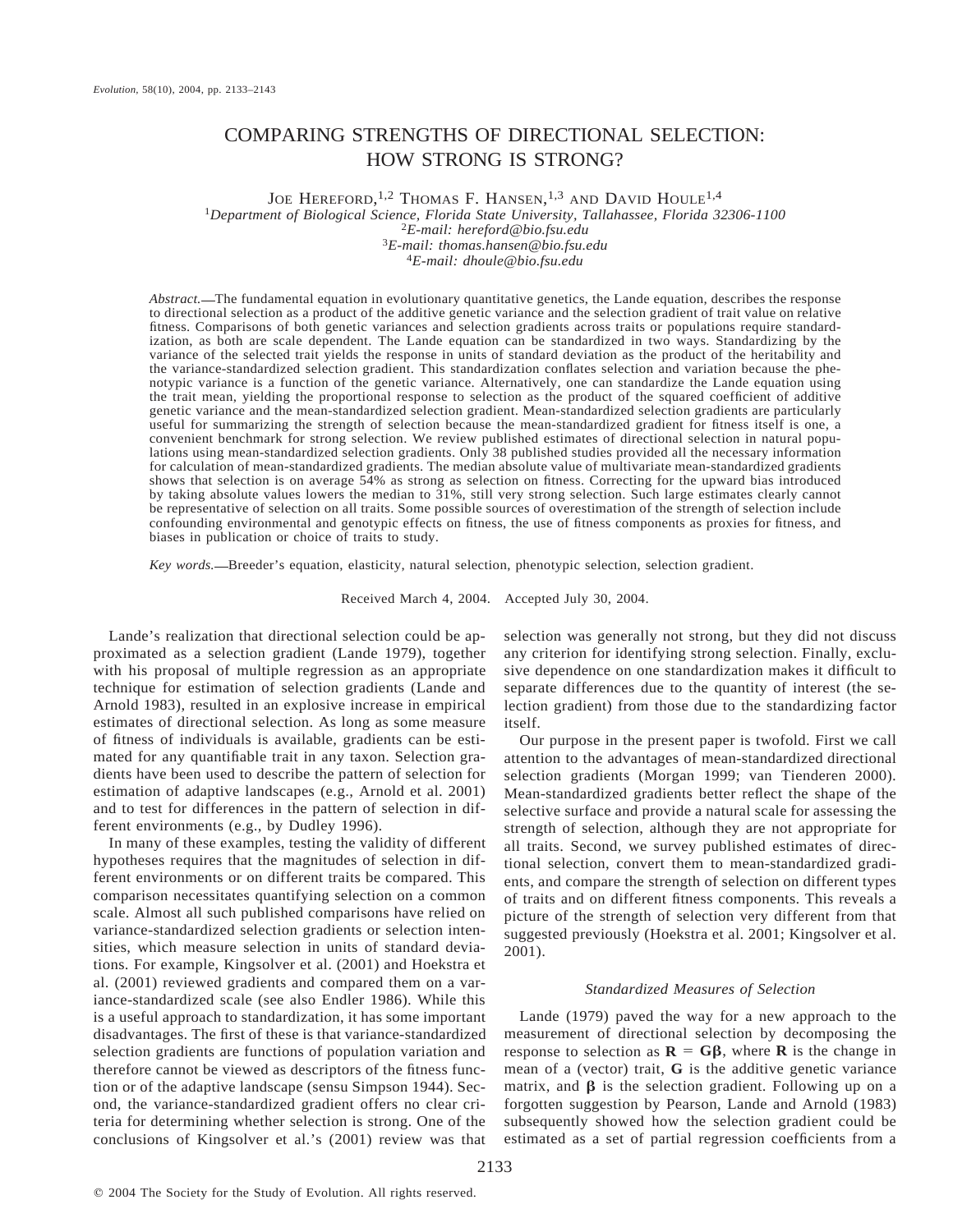regression of fitness on the trait vector. This method made it possible to assess the strength of direct selection acting on a single trait while controlling for selection on correlated traits. This aspect of Lande's formulation represented a considerable practical advance, and it has been employed in many empirical studies.

Another fundamentally important benefit of using Lande's equation is less appreciated: It separates a measure of natural selection (the selection gradient) from the ability of the population to respond. This distinction is easiest to grasp from the univariate version of the Lande equation:

$$
R = \sigma_A^2 \beta, \tag{1}
$$

where  $\sigma_A^2$  is the additive genetic variance in the selected trait, and  $\beta$  is the selection gradient, the regression slope of relative fitness, *w* (fitness standardized to a mean of one), on trait value, *z* (Lande 1979). The shape of the fitness landscape in the neighborhood the population inhabits is captured by  $\beta$ , whereas  $\sigma_A^2$  determines the population's ability to respond to selection, the evolvability. As a regression coefficient,  $\beta$  consists of the ratio

$$
\beta = \frac{COV_{w:z}}{\sigma_z^2},\tag{2}
$$

where  $COV_{wz}$  is the covariance between relative fitness and trait *z*, and  $\sigma_z^2$  is the phenotypic variance of trait *z* (Lande and Arnold 1983). Note that the phenotypic variance is the sum of the additive genetic variance and all other sources of variation, which we label the residual variance  $(\sigma_R^2)$ .  $COV_{w}$ is also the selection differential, *S,* the change in average phenotype within a generation due to selection (Price 1970).

Comparisons of responses to selection are often difficult on the sole basis of equation (1). The response, *R,* is in trait units and  $\sigma_A^2$  in trait units squared, whereas  $\beta$  gives the change in relative fitness for a unit change in the trait and thus has units of one per trait. Different traits may be measured in different units, making direct comparisons of *R*,  $\sigma_A^2$ , or  $\beta$ fruitless. Even when traits are measured in the same units, the means and variances may be very different, again making comparisons difficult. The obvious solution is to standardize each quantity to remove the units of measure before comparison. Two such standardization schemes are available.

The most familiar standardization uses the standard deviation of the trait. Equation (1) can be rearranged into the familiar breeder's equation as

$$
R = \frac{\sigma_A^2}{\sigma_z^2} COV_{w \cdot z} = h^2 S,\tag{3}
$$

where  $h^2$  is the dimensionless narrow-sense heritability and *S* is the covariance between the trait and relative fitness. Standardization is completed by dividing both sides by the phenotypic standard deviation  $\sigma_z$ 

$$
\frac{R}{\sigma_z} = \frac{\sigma_A^2}{\sigma_z^2} \frac{COV_{wz}}{\sigma_z} = h^2 \beta_\sigma.
$$
 (4)

Here,  $\beta_{\sigma} = COV_{wz}/\sigma_z = \sigma_z \beta$  is the variance-standardized selection gradient (Lande and Arnold 1983), which gives the change in relative fitness for a change of one standard deviation in the trait mean. It also corresponds to *i,* the intensity of selection (Falconer and Mackay 1996), the number of standard deviations by which selection changes the trait mean within a generation.

This standardization has one major disadvantage. Although the Lande equation cleanly separates its measure of the fitness landscape from the properties of the population, the breeder's equation does not. The natural measure of evolvability is the additive genetic variance,  $\sigma_A^2$ , but the standardization factor  $\sigma_z$  is itself a function of  $\sigma_A^2$ . Using  $\sigma_z$  as a yardstick is like standardizing leg length by dividing by body length; the resulting quantity may be interesting, but is no longer a measure of leg length. Heritability is thus a singularly misleading measure of evolvability (Houle 1992; Hansen et al. 2003). Similarly, multiplying a measure of directional selection by a function of evolvability yields a hybrid of the two, calling into question the general significance of  $\beta_{\sigma}$ . Although the variance-standardized breeder's equation does have its uses, as discussed below, separation of evolvability and selection is not one of them.

A simple example helps to make the problem clear. Imagine two populations that are at the same point on a linear selective landscape where  $\beta = 0.1$  and that have the same residual variance,  $\sigma_R^2 = 10$ , but where population 1 has a larger  $\sigma_A^2$  than population 2, say  $\sigma_{A.1}^2 = 10$ ,  $\sigma_{A.2}^2 = 5$ . Population 1 will respond more to the given selection pressure, and the Lande equation clearly shows why:  $\sigma_{A,1}^2 > \sigma_{A,2}^2$ . However, one would be mislead by interpreting the variance-standardized equation in the same way. The heritability of population 1  $(0.5)$  is greater than that of population 2  $(0.33)$ , as expected, but population 1 has larger  $\sigma$ <sub>z</sub> than population 2. The two populations therefore differ in the standardization factor, precisely *because* of the difference in  $\sigma_A^2$ . This difference leads to a larger estimate of selection in population 1 ( $\beta_{\sigma,1}$  = 0.45) than in population 2 ( $\beta_{\sigma,2}$  = 0.39), even though this example is constructed to have the same strength of selection. If the additive variances were the same, but the residual variances differed, the confusion generated would be complete. In this second case, both the evolvability and the landscape are the same, but the standardization would cause both  $h^2$  and  $\beta_\sigma$  to differ. Thus, what the Lande equation has clearly separated the standardized breeder's equation conflates.

Alternatively, the response to selection can be standardized by the trait mean (Johnson et al. 1955; Houle 1992; Morgan 1999; van Tienderen 2000; Hansen et al. 2003). Recalling that  $\beta$  has units of one per trait, the directional selection gradient can be standardized by multiplying by the trait mean to yield the mean-standardized selection gradient

$$
\beta_{\mu} = \bar{z}\beta = \bar{z}\frac{Cov_{z\cdot w}}{\sigma_z^2}.
$$
 (5)

The mean-standardized gradient is the increase in relative fitness for a proportional change in the trait *z* and thus is an elasticity (Caswell 1989; van Tienderen 2000). It is particularly useful that  $\beta_{\mu}$  is the natural measure of selection in a mean-standardized version of the Lande equation

$$
\frac{R}{\bar{z}} = \frac{\sigma_A^2}{\bar{z}^2} \bar{z} \beta = I_A \beta_\mu, \tag{6}
$$

where  $I_A$  is the square of the additive genetic coefficient of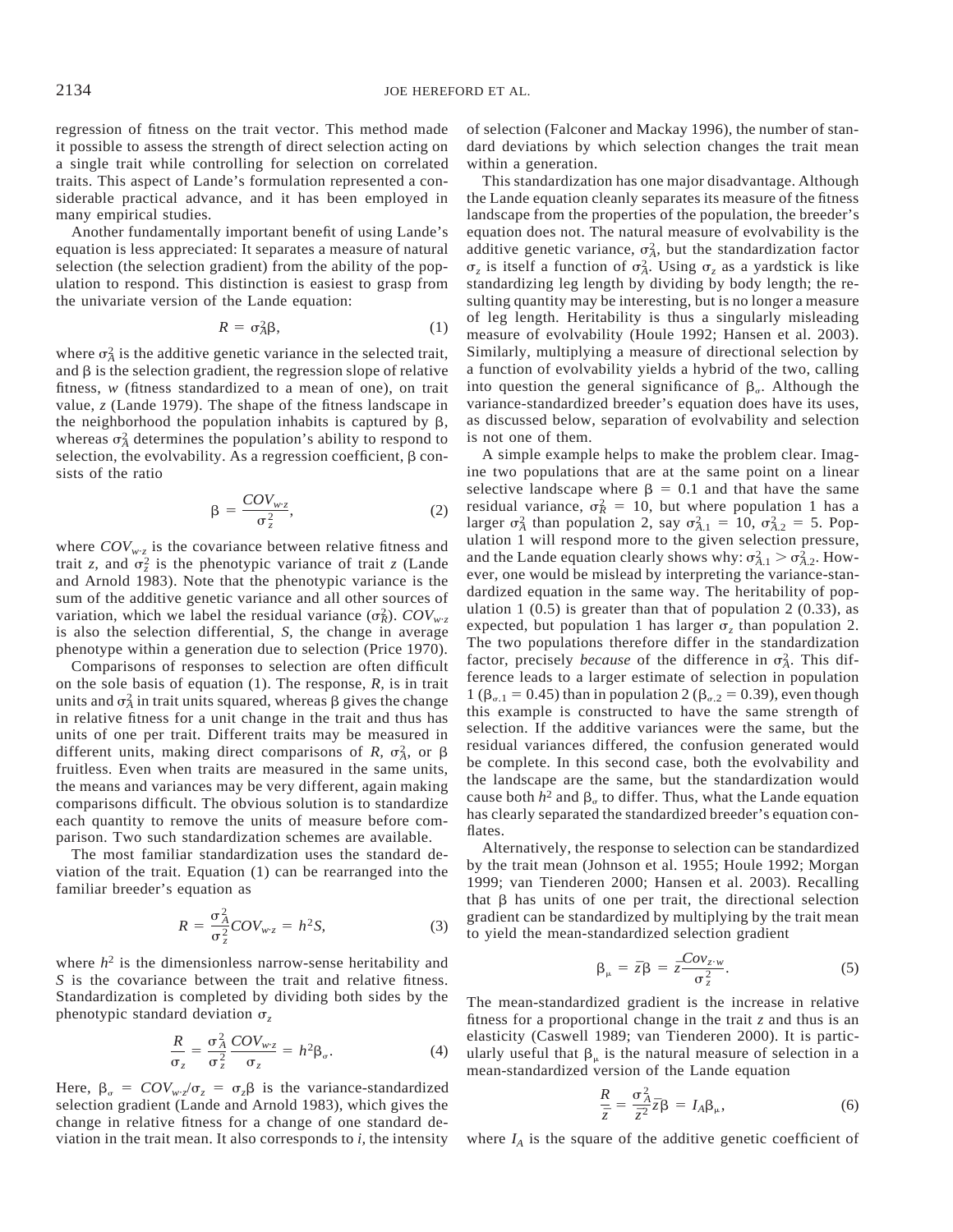variation ( $CV_A = \sigma_A/\bar{z}$ ). The symbol  $I_A$  (Houle 1992) was chosen by analogy to the opportunity for selection, *I* (Crow 1958; Arnold and Wade 1984). The opportunity for selection is the squared coefficient of variation of fitness  $I = \sigma_w^2/\bar{W}^2$ , and gives the maximum possible response of fitness to selection, that is, the response of fitness if its heritability was one. Replacing the phenotypic variance with the additive genetic variance to yield  $I_A$  gives the actual response of fitness to selection. In the general case where the trait is not fitness *IA* measures the opportunity for response to selection.

Although equation (6) is valid for all traits with nonzero means, the quantities  $I_A$  and  $\beta_{\mu}$  only have a natural interpretation on a true ratio scale, where the origin of the scale is not arbitrary. Examples of true ratio traits are fecundity and any measure of size, where a value of zero sets a natural origin for the scale of measurement. An example in which the origin is arbitrary is measurement of timing of biological events in calendar days. In such a case, the trait is not true ratio.

The use of  $\beta_{\mu}$  has several major advantages as a measure of the standardized strength of selection. First, the trait mean is a better standardization factor than the trait variance because neither of the quantities to be compared is a direct function of the mean. This statement must be qualified, in that variances are often correlated with means, and the strength of directional selection will generally depend on the position on an adaptive landscape. Furthermore, the use of any standardization factor will introduce a covariance between evolvability and selection.

Second, the strength of selection on fitness provides a useful benchmark from which to judge the strength of directional selection on other traits. When the selected trait is fitness, it is easy to show that  $\beta = 1/\bar{W}$ , so the mean-standardized selection gradient for fitness ( $\beta_{\mu} = \bar{W} \times [1/\bar{W}]$ ) is one (Hansen et al. 2003). This clarifies why *I* is the opportunity for selection and *IA* the actual response of fitness to selection. The  $\beta_{\sigma}$  for fitness is equal to the coefficient of variation in fitness  $(\beta_{\sigma} = \sigma_{w}/\bar{W})$ , rather than a constant. The minimum amount of directional selection is obviously no directional selection in either system, which leads to  $\beta_{\mu} = \beta_{\sigma} = 0$ . Thus the meanstandardized system provides a benchmark for both strong selection and the absence of directional selection; in the variance-standardized system the magnitudes of nonzero  $\beta_{\sigma}$  values have so far only been interpreted intuitively (e.g. Endler 1986; Kingsolver et al. 2001).

It is important to realize that  $\beta_{\mu} = 1$  is not a maximum strength of selection, but a benchmark for selection that everyone can agree is strong. The fitness landscape itself can of course have areas that are arbitrarily steep, for example, a threshold below which individuals die and above which they survive. In such cases, the estimated gradient will depend on the mean and variance in the measured trait. If the variation is small and the mean is centered on the steepest part of the landscape,  $\beta_{\mu}$  can be much greater than one. As trait variance becomes larger, the rate of change in fitness over the range of the data will become smaller. An area with  $a \beta_{\mu} > 1$  can only occur when the fitness function is nonlinear over the entire landscape, as in the threshold case. If the fitness function is linear with an intercept of zero, then  $\beta_{\rm m}$   $= 1$  is indeed a maximum, but this is a special case that is unlikely to hold for traits that are not fitness components.

Both standardized measures of selection do have maximum values set by the correlation between fitness and the trait (Arnold 1986). The correlation coefficient,  $r_{wz}$ , must have a value between  $-1$  and 1. Starting from the inequality  $|r_{w,z}|$  $= |COV_{wz}/\sigma_w\sigma_z| \leq 1$ , it is straightforward to show that  $|\beta_w|$  $\leq \bar{z} \sigma_w / \sigma_z = CV_w / CV_z$  and  $|\beta_{\sigma}| \leq \sigma_w = CV_w$ . Note that these inequalities imply that there are limits to the proportion of fitness explained by variation in the trait.

The relationships between the dimensionless quantities in equations (4) and (6) are simple functions of the phenotypic coefficient of variation,  $CV_z = \sigma_z/\bar{z}$ . For the standardized measures of selection,  $\beta_{\sigma} = CV_z \beta_{\mu}$ . For the measures of genetic variation,  $I_A = h^2$  ( $CV_z$ )<sup>2</sup>. Therefore, if traits have different phenotypic coefficients of variation, comparisons based on equation (4) and (6) may lead to different conclusions.

For simplicity, our derivations have all been for the univariate case, where selection is estimated on a single trait. Both of these standardization systems extend to the multivariate case, where selection is measured on more than one potentially correlated trait. In such cases,  $\beta$  is a partial regression coefficient (Lande and Arnold 1983), which expresses the projected change in relative fitness for a change in the trait while all other traits are held constant. The interpretation of standardized partial coefficients and their standardized equivalents is otherwise the same as that of univariate regression coefficients. They differ only in the number of other traits for which the effects of indirect selection have been removed—none for univariate estimates and a small number for multivariate estimates. We expect that in most cases a large number of unmeasured traits are directly selected and therefore can exert indirect selection on the measured traits.

Note that we have used terminology and symbols slightly different from those used by Kingsolver et al. (2001). They reserved the term "selection gradient" and the symbol " $\beta$ " for variance-standardized multiple-regression coefficients, that is, estimates derived from datasets in which more than one predictor trait was measured. Kingsolver et al. termed all estimates of gradients based on univariate regressions (regressions with only a single predictor trait) ''standardized selection differentials,'' which they symbolized *i,* following Falconer and Mackay (1996). As outlined above,  $\beta_{\sigma} = i$  in the univariate case.

We have not considered the case of nonlinear selection here. Extension to higher-order terms of the fitness function is straightforward. For example, quadratic terms can be converted to mean-standardized forms by multiplying by  $\bar{z}^2$ .

### **METHODS**

We surveyed studies of phenotypic selection published from 1984 through 2003 in *American Journal of Botany, American Naturalist, Evolution, Ecology, Heredity, International Journal of Plant Sciences,* and *Journal of Evolutionary Biology.* We used the capabilities of ISI's Web of Science to augment our search. Subsequent to our survey, we obtained the list of studies in Kingsolver et al.'s (2001) review (J. G.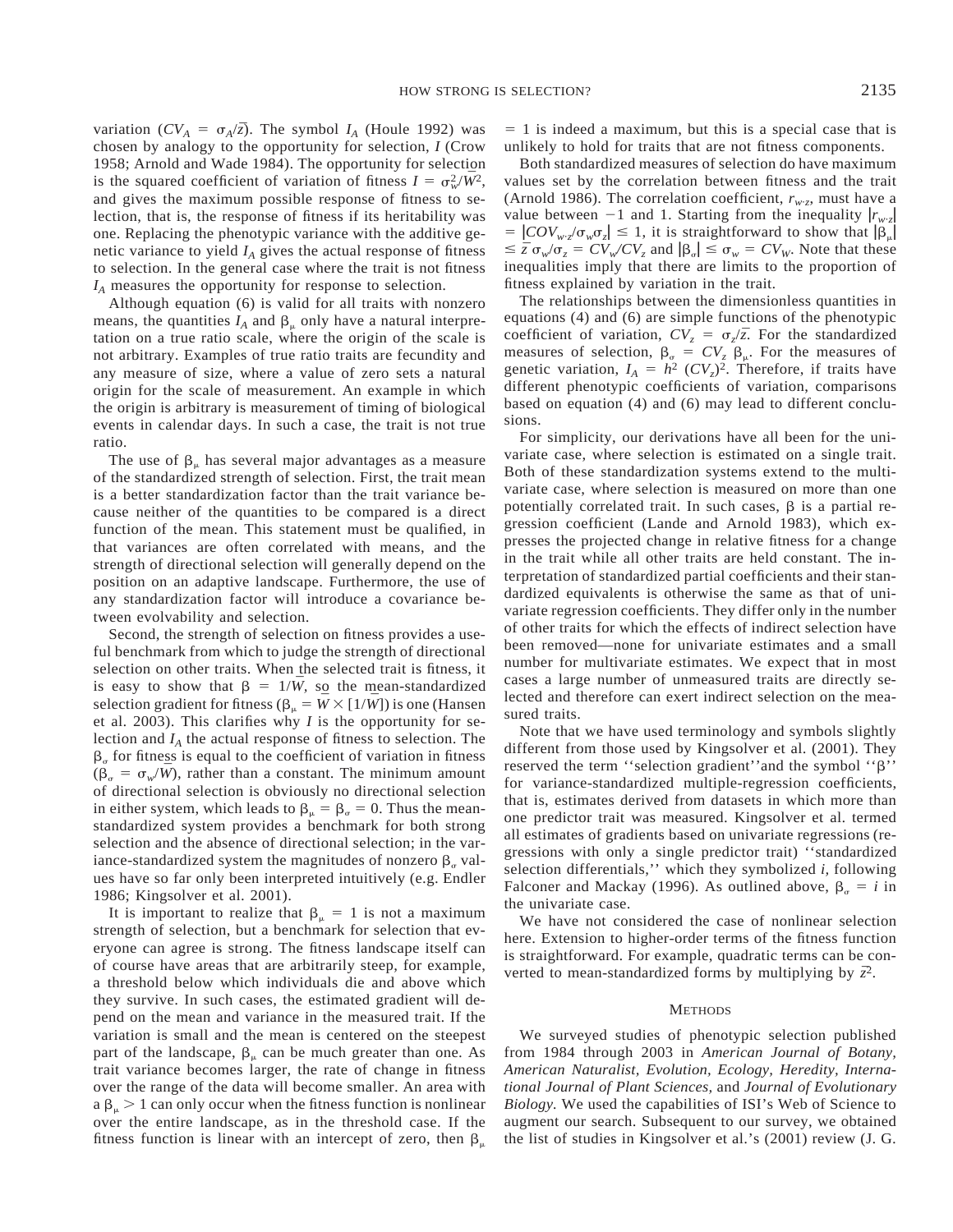Kingsolver, pers. comm.) and examined all of the studies on it. Data were included in our dataset if the study met several criteria. First, we included studies that estimated univariate or multivariate selection. In the case of univariate selection, we included studies that measured selection by direct comparison of trait means before and after selection and those that calculated a univariate selection gradient by linear regression. These measures comprise the univariate dataset. We also included studies that estimated multivariate selection using the standardized selection gradient of Lande and Arnold (1983). Second, studies had to be conducted in the field and use natural populations; studies that used phenotypic manipulations were disqualified. Third, so that we could calculate mean-standardized gradients from regression coefficients and selection gradients, studies had to include the means and standard deviations of the trait of interest for the sample used to calculate the regressions. In a few cases, unpublished means and variances were obtained directly from the authors. Finally, we excluded traits measured on scales that were not true ratio, with the exception of traits measured on a log scale. To a first approximation, the (univariate) selection gradient on  $ln(z)$  is equal to the mean-standardized gradient of *z* divided by  $1 + (I_p/2)$ , where  $I_p$  is the mean-standardized phenotypic variance of  $z$  (and  $I<sub>P</sub>$  itself is approximately equal to the variance of  $ln[z]$ , assuming a locally linear fitness function). We located three studies that both measured selection for a trait on a log scale and provided the other necessary statistics.

To calculate mean-standardized selection gradients, we multiplied regression coefficients of trait on fitness by the trait mean. For studies that only reported the  $\beta_{\alpha}$ , we multiplied by  $\bar{z}/\sigma_z$  to obtain  $\beta_{\mu}$ . Where univariate selection was measured, we sometimes obtained the selection differentials directly from the means and variances provided in the articles and calculated gradients from them. We analyzed the data for univariate and multivariate selection separately and then looked for differences between the two measures. We analyzed the data in this way because of the differences in interpretation of univariate and multivariate selection and to allow comparison of the strength of selection when these measures were used. Although on average univariate selection measures will be larger than multivariate ones when traits are correlated, in some cases they will be smaller. To check the legitimacy of estimates of  $\beta$ , we calculated the correlation between fitness and the trait as  $r_{wz} = \beta \sigma_z / \sigma_w$ .

We recorded several additional variables for each estimate. The fitness component used to measure selection was classified as viability, fecundity, or sexual selection. Only survival or survivorship was considered viability, and fecundity was limited to the number of offspring. Two studies included a combination of viability and fecundity as the fitness component. These studies were not included in one- and two-way analyses of differences in selection measures or groupings by type of fitness component. Female choice, sperm and pollen competition, and male-male competition were all included as sexual selection. In some studies, different measures of fitness were regressed on the same sets of traits in the same population or year. For these studies, we only included the estimates of selection that used the most comprehensive measure of fitness, to make sure that the same episodes of selection were not repeatedly analyzed. The traits involved were coded as morphological or life-history traits. Only life span, timing of reproduction, and number of flowers were considered life-history traits. We did not include characters made up of dates of events such as flowering or germination because dates are not on a ratio scale. One study included behavioral traits, but these were not included in analyses of type of trait because they were from a single study and comprised only four estimates. For each estimate we recorded the sample size, the level of statistical significance, and the standard error of the estimate where they were available.

For our purposes, the signs of selection estimates are arbitrary, so we analyzed the absolute values of the estimates. Two-way analysis of variance was performed in the SAS procedure GLM (SAS, ver. 8.1; SAS Institute, Cary, NC) using type of trait and fitness components as independent variables and the selection measure as the dependent variable. Significance of these analyses was judged relative to the distribution of *F*-ratios from randomized datasets. The estimates and sample sizes were randomly shuffled 1000 times relative to the independent variables, preserving the pairing of estimate and sample size. Each randomized dataset was analyzed with GLM and the *F*-ratio obtained. The SAS programs of Cassell (2002) were used to perform the randomization tests, after some modification. These tests are all approximate, as they all treat each selection estimate as independent. In fact, each set of estimates for the same population at the same time are correlated with each other, but because the vast majority of comparisons are between estimates from different populations and studies, we suspect that this inaccuracy is small.

### *Correcting for Bias in Absolute Values*

When comparing the strengths of selection on different traits and in different studies, we naturally wanted to compare the absolute value of selection. Unfortunately the absolute values of selection gradients are biased upward whenever the confidence limits of the estimate overlap zero. To see this, imagine studying a set of traits that are not under directional selection. With estimation error, the estimates of  $\beta$  will not equal zero, although they can be expected to average zero. When the absolute values of the resulting standardized estimates are calculated, they will average more than zero, as they must in this case be nonnegative, giving a misleading impression of the strength of selection. Omitting estimates whose confidence intervals overlap zero is not a solution, as doing so would also cause an upward bias in the estimates.

To correct for this bias we began with the assumption that the estimated selection slope,  $\beta$ , is normally distributed with a mean, *b,* equal to the true value of the selection gradient and a variance, *s*2, that we assume to be equal to the square of the reported standard error. It therefore follows that the variable  $\left|\beta\right|$ /*s* follows a chi distribution (i.e., the distribution of the square root of a chi-square–distributed variable) with one degree of freedom and noncentrality parameter (*b/s*)2 (Evans et al. 2000). On this basis we can compute the expected value of  $|\beta|$  as

$$
E[|\beta|] = s \left\{ \sqrt{\frac{2}{\pi}} \exp \left[ \frac{-(b/s)^2}{2} \right] + \left| \frac{b}{s} \right| \mathrm{Erf} \left( \frac{|b|}{s\sqrt{2}} \right) \right\}, \quad (7)
$$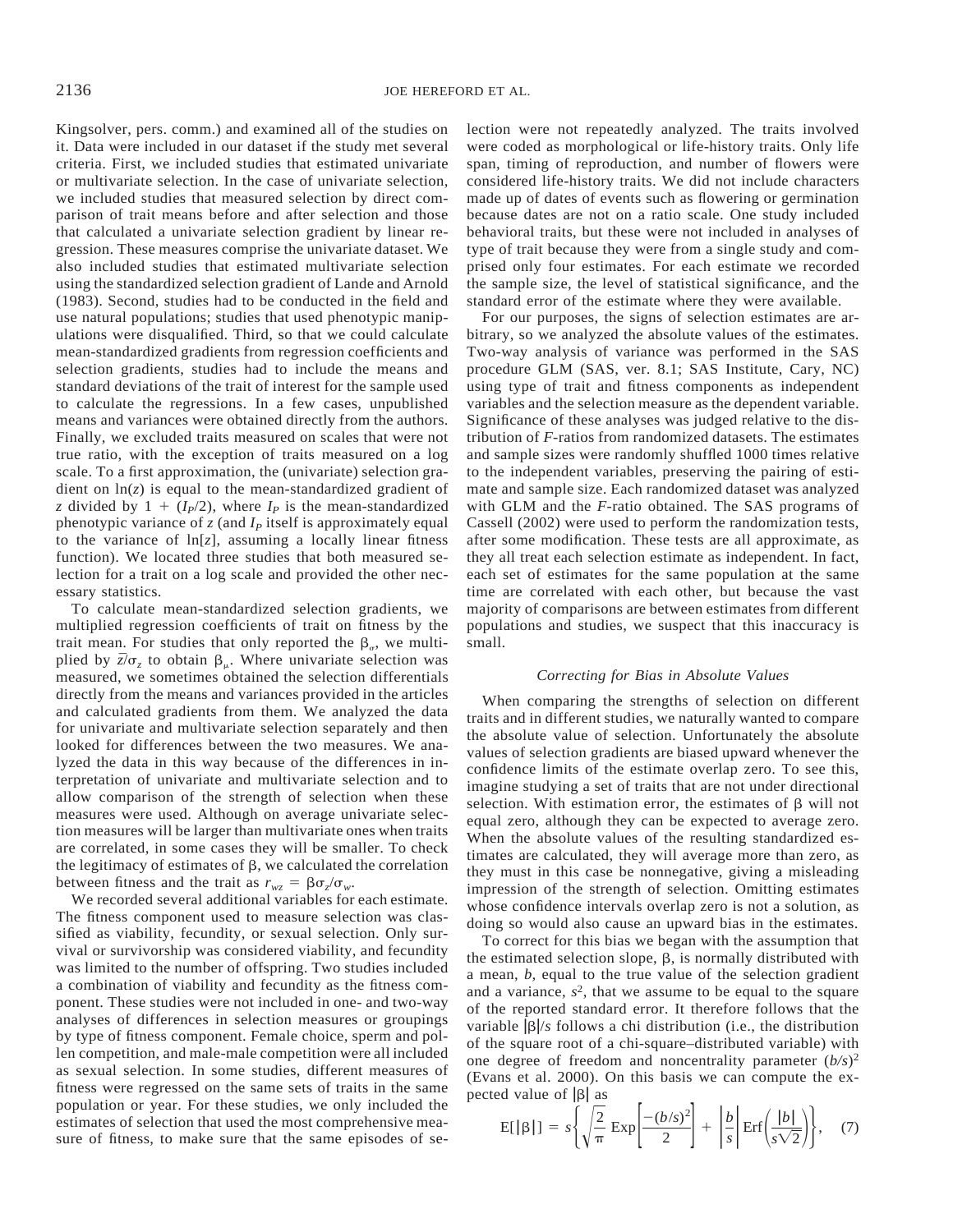

FIG. 1. Relative bias of absolute values of selection estimates, shown as a percentage of the estimate, as a function of the relative error of the regression slope (the standard error of the estimate as a percentage of the estimate).

where Erf[x] =  $\left(2/\sqrt{\pi}\right) \int_0^x \frac{\text{Exp}}{\text{Exp}}[-t^2] dt$  is the error function. If  $b = 0$ , then  $E[|\beta|] = s\sqrt{2/\pi}$ . If the relative error,  $s/|b|$ , is small,  $E[|\beta|] \approx b$ .

Figure 1 shows the relative bias (bias measured in percentage of the mean) plotted against the relative error of the regression slope. The bias is very large when the relative error exceeds 100% (i.e., when the standard error is as large as the estimated slope) but decreases rapidly at lower values. When the relative error is 50%, the bias is less than 1% of the mean, and it decreases very rapidly below that. Therefore, as a rule of thumb, the bias is very small for selection gradients that are significantly different from zero.

Many of the estimated selection gradients in our sample have relative errors in excess of 100%, and in many cases these estimates are quite large. In these instances the bias has a genuine impact on our results. As a partial correction for the bias, we substituted the estimated  $\beta$  for *b* in equation (7) to get an estimate of the bias as

$$
bias = E[|\beta|] - |\beta| \tag{8}
$$

for those studies that gave the necessary standard error. This bias is underestimated, as the true *b* is smaller in expectation than the estimated  $\beta$  used to derive the bias. This remaining bias cannot be removed in any obvious way, as further iteration will not converge and may lead to an overestimate of the bias. Before computing standardized gradients, we corrected the absolute values of the selection gradients by subtracting the bias as computed by equation (8). In cases where the bias exceeded 100% of the mean, we adjusted the absolute selection gradient to zero. This procedure can be justified by Bayesian reasoning, as it reasonable to use a prior with zero weight on negative selection strength.

### RESULTS

We were able to locate only 38 studies that included all the information necessary for calculation of mean-standardized gradients and met our other criteria for inclusion (see Appendix available online at http://dx.doi.org/10.1554/ 04.147.1.s1). They furnished a total of 340 multivariate es-



FIG. 2. Absolute values of the correlations between fitness measures and trait values. Top, partial correlations based on multivariate estimates; bottom, correlations based on univariate selection estimates.

timates of selection (multivariate defined as estimates derived by multiple regression with at least two traits) and 240 univariate estimates. This is less than a third of the number that Kingsolver et al. (2001) reported, despite our inclusion of more recent work. The difference arises primarily because published estimates often do not include the means and variances necessary for calculation of mean-standardized gradients,  $\beta_{\mu}$ .

For 81% of the multivariate estimates and 62% of the univariate estimates, the variance in relative fitness was also published, allowing us to calculate the correlations between fitness and the trait,  $r_{wz}$ . Figure 2 shows the absolute values of these correlations or partial correlations. The median multivariate  $r_{wz}$  was 0.11, and the median univariate  $r_{wz}$  was 0.23. Six univariate  $r_{wz}$  exceeded the maximum possible value of one, as did nine of the multivariate estimates. These results could only be due to errors in calculating selection estimates, so we eliminated these estimates before further analysis. The square of *rwz* is the proportion of variation in fitness explained by each trait.

### *Mean-Standardized Gradients*

The distribution of absolute values of mean-standardized selection gradients,  $\beta_{\mu}$ , is shown in Figure 3. Both the uni-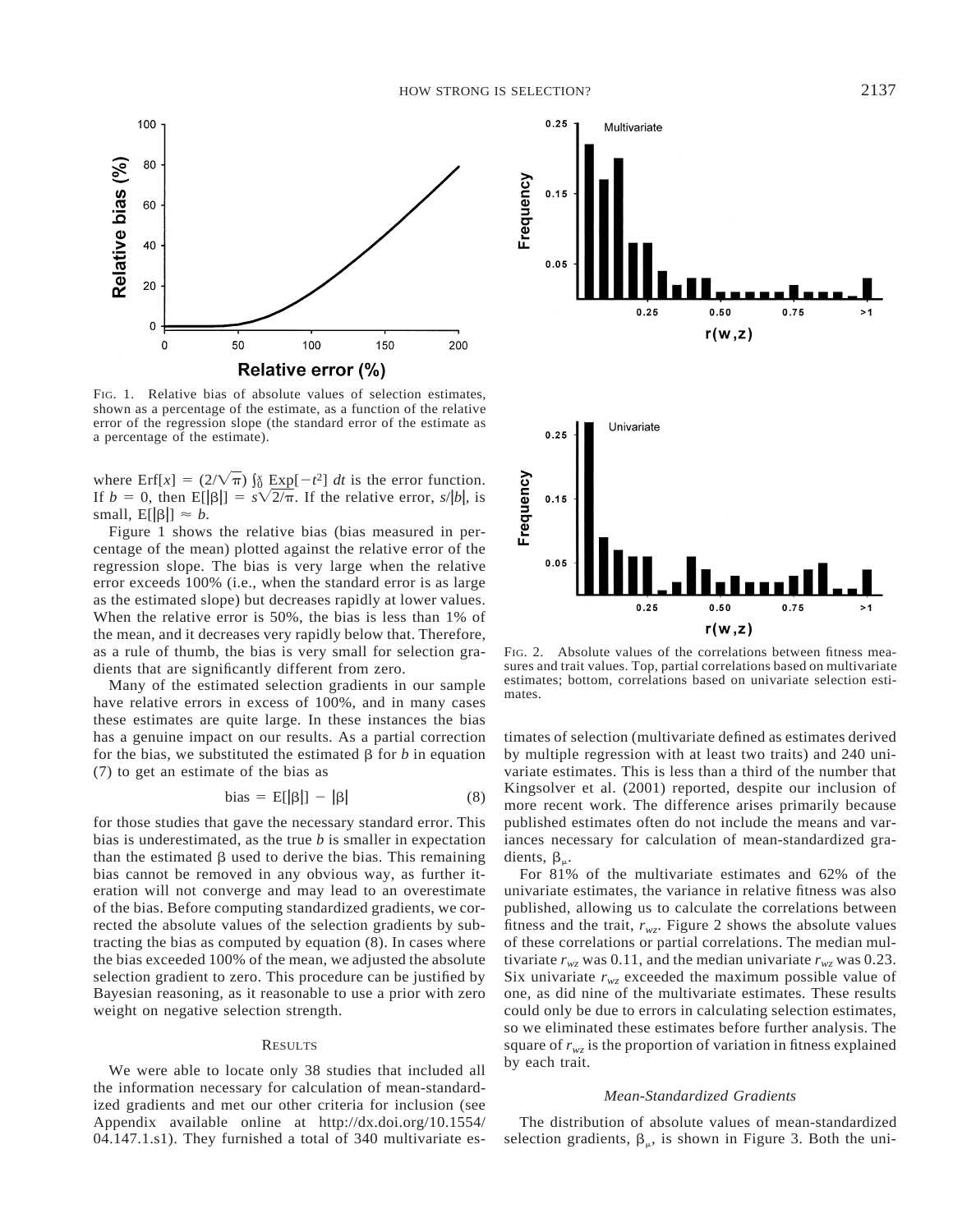



FIG. 3. Distribution of absolute values of mean-standardized gradients ( $\beta_{\mu}$ ). Top, multivariate  $\beta_{\mu}$ ; bottom, univariate  $\beta_{\mu}$ . Large panels plot the data on an arithmetic scale; insets plot the same data on a  $log_{10}$  scale. Open bars denote estimates that are not significantly different from zero; closed bars denote significant values.

variate and multivariate distributions had modes near zero and very long tails of large estimates. The median uncorrected multivariate  $\beta_{\mu}$  was 0.54. Therefore, more than half the traits studied were under selection at least half as strong as selection on fitness itself. Twenty-five percent of the multivariate  $\beta_{\mu}$  were greater than 1.34; the maximum had an absolute value of 25.18. Univariate  $\beta_{\mu}$  were substantially larger, with a median of 1.45, suggesting selection much stronger than the selection on fitness; the 75% quantile was 3.72. To get a better idea of the effect of controlling for at least some correlated traits, we compared estimates for which both a univariate and a multivariate estimate were available. The multivariate and univariate medians were similar (1.00 and 1.06, respectively).

The very large sizes of the median  $\beta_{\mu}$  raise the possibility that the estimates were dominated by estimates with large standard errors and upwardly biased absolute values. Correcting for bias due to use of absolute values decreases the multivariate  $\beta_{\mu}$  substantially. Taking only studies where the standard errors of the gradients are available, the median multivariate  $\beta_{\mu}$  was 0.50 before correction (close to that of

FIG. 4. Plots of sample size versus selection gradient. The reference line is plotted at zero. Top, plot of sample size and multivariate  $\beta_{\mu}$ ; bottom, that of sample size and multivariate  $\beta_{\sigma}$ .

all estimates) and only 0.31 after correction, a decrease of 38%. The vast majority of the difference was due to estimates that were not significantly different from zero (shown as open symbols in Fig. 3). The long tail of extremely large values, most of which are significant, was less affected by the bias correction. The larger quantiles of the bias-corrected distribution were thus less affected; the 75% quantile for example was 1.04, only 22% less than the value based on all the multivariate estimates. Less than 20% of the univariate estimates had the standard errors necessary for calculation of a bias correction, and these estimates were substantially smaller than the other univariate estimates, having a median value of only 0.48. Bias correction resulted in a much smaller reduction of only 6%.

Another window on this phenomenon is provided by funnel plots of multivariate  $\beta_{\mu}$  values as a function of sample size, shown in the upper part of Figure 4. The magnitude of estimates is reduced to some extent for estimates of large sample size, but many of the estimates for the largest sample sizes still exceed one. Consistent with this result, the samplesize-weighted mean multivariate  $\beta_{\mu}$  is 0.97, considerably larger than the median.

Examination of Table 1 suggests that life-history traits have values of  $\beta_{\mu}$  almost twice as large as those of morphological traits in the multivariate dataset, but the difference is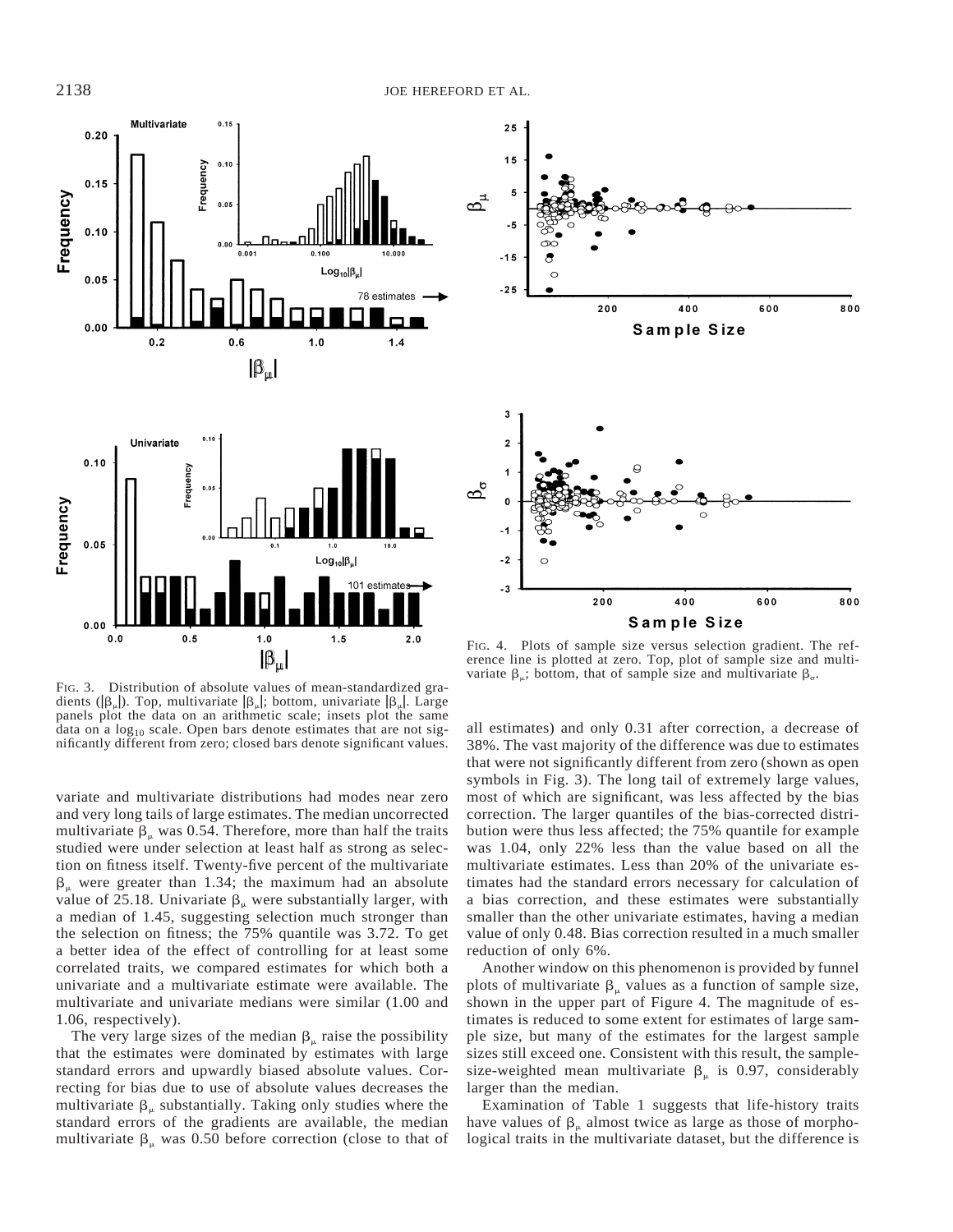TABLE 1. Median absolute value of mean-standardized selection gradients,  $\beta_{\mu}$ , categorized by the type of trait studied (life history or morphological) and by the fitness measure used (fecundity, mating success, or viability). Sample sizes are given in parentheses after each estimate.

|                                  | Raw $ \beta_{\shortparallel} $     |                                   |                                     | Bias corrected $ \beta_{\cdot} $  |                                 |                                   |
|----------------------------------|------------------------------------|-----------------------------------|-------------------------------------|-----------------------------------|---------------------------------|-----------------------------------|
|                                  | Mult. <sup>1</sup>                 | Univ. $2$                         | Combined <sup>3</sup>               | Mult.                             | Univ.                           | Combined                          |
| Life history<br>Morphological    | 0.86(42)<br>0.53(296)              | 0.28(30)<br>1.90(206)             | 0.43(61)<br>0.72(383)               | 1.19(13)<br>0.28(189)             | 0.18(21)<br>0.89(28)            | 0.66(33)<br>0.29(190)             |
| Fecundity<br>Mating<br>Viability | 0.38(191)<br>0.76(107)<br>0.48(24) | 0.74(54)<br>1.93(146)<br>0.70(32) | 0.37(215)<br>1.59 (177)<br>2.83(38) | 0.25(128)<br>0.39(56)<br>0.49(17) | 0.31(27)<br>0.75(21)<br>5.70(1) | 0.23(148)<br>0.39(56)<br>0.57(18) |
| All estimates                    | 0.54(340)                          | 1.45(240)                         | 0.68(448)                           | 0.31(193)                         | 0.48(49)                        | 0.30(227)                         |

<sup>1</sup> Denotes estimates based on multiple regressions.

<sup>2</sup> Univariate estimates.

 $3$  The combined dataset uses a single estimate for each population/trait combination available, whether univariate or multivariate. If both multivariate and univariate estimates are available for the same trait and population, the multivariate estimate with the most covariate traits is used.

almost fourfold in the opposite direction in the univariate dataset. Sexual (mating) selection appears stronger than fecundity or viability selection, whereas viability selection seems strongest in the combined dataset. Despite the large sizes of some of the differences, our randomization tests sug-



FIG. 5. Distribution of absolute values of variance-standardized selection gradients,  $\left|\beta_{\sigma}\right|$ . Top, multivariate  $\left|\beta_{\sigma}\right|$ ; bottom, univariate  $|\beta_{\sigma}|$ . Large panels plot the data on an arithmetic scale; insets plot the same data on a  $log_{10}$  scale. Open bars denote estimates that are not significantly different from zero; closed bars denote significant values.

gest that none of these differences are statistically significant, except with regard to trait type in the combined dataset. There morphological traits had significantly larger elasticities than life-history traits  $(P = 0.03)$ .

## *Variance-Standardized Gradients*

The distribution of variance-standardized selection gradients,  $\beta_{\sigma}$ , is shown in Figure 5. Like the  $\beta_{\mu}$ , selection gradients have modes at zero and long tails of large values. The median values across the dataset are shown in Table 2. The median uncorrected value of multivariate  $\beta_{\sigma}$  was 0.09, and the 75% quantile was 0.29. This median is substantially lower than the comparable value of 0.16 reported by Kingsolver et al. (2001). Our requirement for more published information resulted in a sample of studies showing weaker selection. The univariate estimates had a median of 0.19. When the 95 observations with both univariate and multivariate estimates were compared directly, the univariate median was only slightly lower (0.17 vs. 0.21). Correcting for bias decreased the multivariate gradients by 33%, from 0.09 to 0.06. Bias correction of the relatively small number of univariate  $\beta_{\sigma}$ with the necessary data resulted in a median of 0.15.

A funnel plot of multivariate  $\beta_{\sigma}$  values is shown in the lower part of Figure 4. There are many larger estimates with large sample sizes. Consistent with this, the sample-sizeweighted mean  $\beta<sub>\alpha</sub>$  is 0.16, larger than the median estimate (0.09).

Variance-standardized gradients showed inconsistent relationships with trait type and fitness measure depending on whether the multivariate, univariate, or combined datasets were used, as was the case for the  $\beta_{\mu}$  above. The randomization tests showed that the interaction between trait type and fitness measure was just significant at  $P = 0.03$  for the uncorrected multivariate dataset. No other effects were significant across all six data partitions.

# *Comparison of Mean- and Variance-Standardized Gradients*

The relationship between multivariate  $\beta_n$  and  $\beta_n$  is shown in Figure 6. The values of  $\beta_{\mu}$  and  $\beta_{\sigma}$  had modest Pearson's correlations that were significantly different from both zero and one by bootstrapping ( $r_p = 0.63$ ,  $N = 340$ , upper 95% limit 0.70, lower  $95\%$  limit 0.57) but larger rank correlation  $(r_s = 0.87$ , upper 95% limit 0.89, lower 95% limit 0.84). The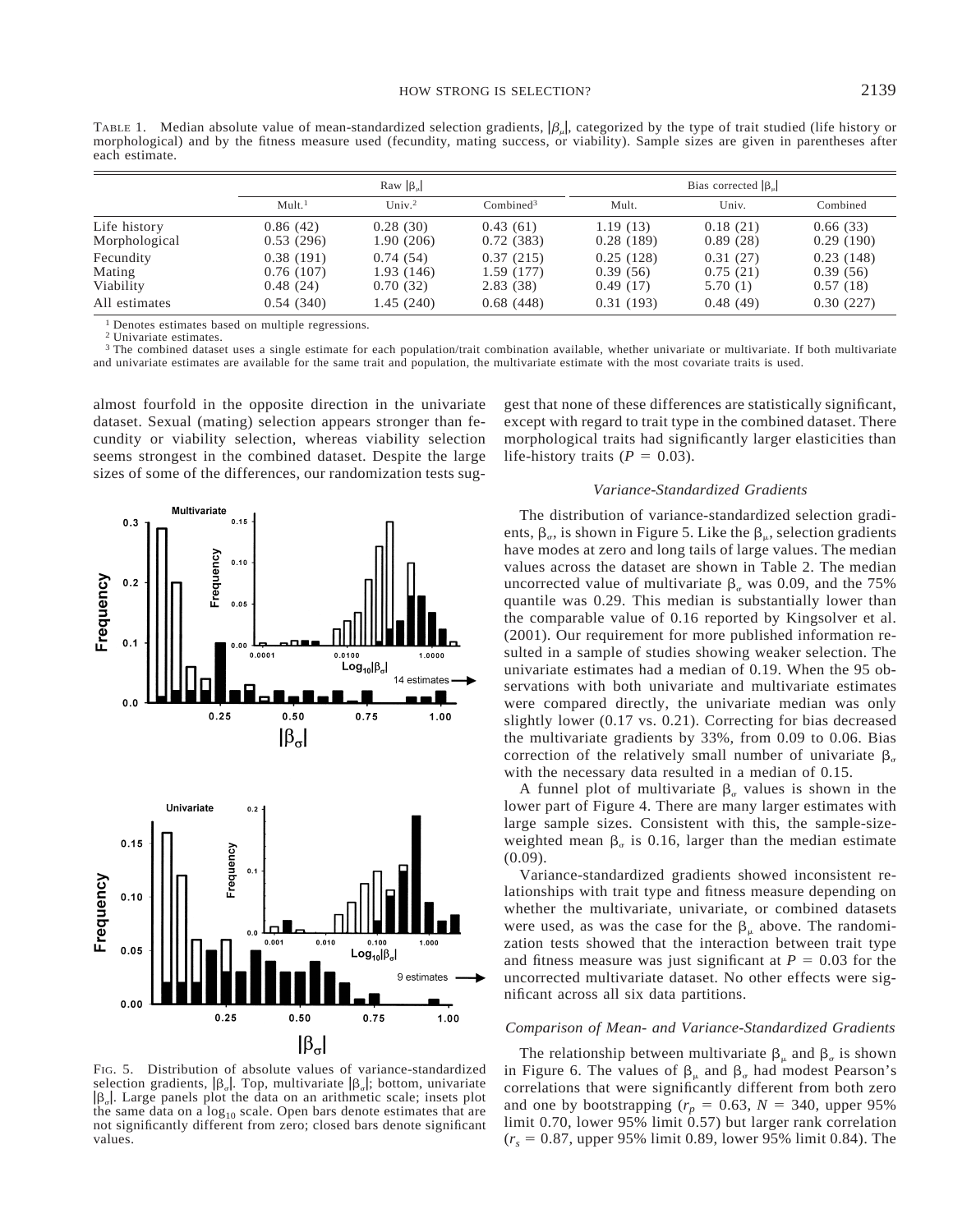|                                  |                                    | Raw $ \beta_{\alpha} $            |                                    |                                   | Bias corrected $ \beta_n $      |                                   |  |
|----------------------------------|------------------------------------|-----------------------------------|------------------------------------|-----------------------------------|---------------------------------|-----------------------------------|--|
|                                  | Mult.                              | Univ.                             | Combined                           | Mult.                             | Univ.                           | Combined                          |  |
| Life history<br>Morphological    | 0.25(42)<br>0.09(296)              | 0.30(30)<br>0.19(206)             | 0.18(61)<br>0.11(383)              | 0.35(13)<br>0.06(190)             | 0.09(21)<br>0.17(28)            | 0.30(33)<br>0.06(191)             |  |
| Fecundity<br>Mating<br>Viability | 0.08(191)<br>0.18(107)<br>0.10(24) | 0.21(54)<br>0.19(146)<br>0.07(32) | 0.08(215)<br>0.19(177)<br>0.19(38) | 0.06(128)<br>0.15(56)<br>0.11(18) | 0.14(27)<br>0.15(21)<br>0.18(1) | 0.06(148)<br>0.15(56)<br>0.14(19) |  |
| All estimates                    | 0.09(340)                          | 0.19(240)                         | 0.12(448)                          | 0.06(207)                         | 0.15(49)                        | 0.07(228)                         |  |

TABLE 2. Median absolute value of variance-standardized selection gradients,  $|\beta_{\alpha}|$ , categorized by the type of trait studied and by the fitness measure used. Presentation is as in Table 1.

correlations of the 240 univariate estimates were somewhat lower but still different from both zero and one ( $r_p = 0.28$ , upper 95% limit 0.38, lower 95% limit 0.20;  $r_s = 0.71$ , upper 95% limit 0.75, lower 95% limit 0.63).

#### **DISCUSSION**

### *Standardized Measures of Selection*

Our purpose in the present paper is twofold. First we call attention to two standardized forms of the Lande equation for the response to selection (eq. 1,  $R = \sigma_A^2 \beta$ ), one based on standardizing the fundamental parameters using the trait variance (the breeder's equation,  $R/\sigma = h^2\beta_\sigma$ ) and the other on standardizing by the trait mean  $(R/\bar{z}) = I_A \beta_\mu$ ). Second, we review estimates of directional selection using the mean-standardized selection gradient,  $\beta_{\mu}$ . Mean-standardized gradients give proportional changes in fitness for a proportional change in trait value and are thus elasticities. Our review makes clear that, if these estimates are taken at face value, the average strength of directional selection observed in nature is extremely strong. These estimates are in aggregate so large that we doubt that they can be considered typical for reasons that we discuss below.

Previous reviews of the strength of directional selection have used the variance-standardized selection gradient,  $\beta_{\sigma}$ ,



FIG. 6. Scatter plot of the relationship between multivariate  $\beta_{\rm m}$ and multivariate  $\beta_{\sigma}$ , grouped by type of trait and fitness measure. Solid circles, fecundity selection on life-history traits; open circles, fecundity selection on morphological traits; solid triangles, sexual selection on life-history traits; open triangles, sexual selection on morphological traits; solid squares, viability selection on life-history traits; open squares, viability selection on morphological traits.

the measure of directional selection appropriate to the breeder's equation. We outlined why we believe that  $\beta_{\sigma}$  is not an appropriate general measure of the strength of selection, although it is informative in other ways, as demonstrated by the reviews of Kingsolver et al. (2001; see also Hoekstra et al. 2001). For example, if one is interested in predicting the number of standard deviations that a trait will change given an estimate of selection,  $\beta_{\sigma}$  is ideal. The variance-standardized selection gradient is also directly related to statistical power. The availability of  $\beta_{\sigma}$  values allowed Kingsolver et al. (2001) to show that the power of most studies to estimate typical strengths of selection was very low.

What the variance-standardized selection gradient does measure is the rate of change in fitness per standard deviation change in the trait. Thus, the higher  $\beta_{\sigma}$  is, the bigger the fitness difference predicted between extreme individuals in the population and the higher the selection load. We therefore suggest that  $\beta_{\sigma}$  be referred to as the "population strength" of selection to emphasize its applicability to a particular population on a selective landscape.

In contrast, mean-standardized gradients,  $\beta_{\mu}$ , tell us about the fitness consequences of proportional changes in trait means, without regard to the variation within the population. This procedure makes biological sense for traits measured on a true ratio scale, where zero is a meaningful limit to phenotypic value, denoting a true absence. A key advantage of mean-standardized gradients is that the  $\beta_{\mu}$  of relative fitness is one, a useful benchmark from which to judge the strength of directional selection on other traits. Mean-standardized gradients are thus likely to be on a biologically meaningful scale for any true ratio trait. We suggest that  $\beta_{\mu}$ be referred to as the ''landscape strength'' of selection to emphasize that it measures the slope of the fitness landscape at the population mean in proportional units.

Mean-standardized gradients have some clear advantages. One is ease of interpretation, as we have emphasized. Second, selection on characters that have drastically different distributions such as multinomially distributed characters, which might take on only a few values, and continuous characters, which can take on an infinite number of values, can be compared on a proportional scale. Comparing selection on these types of characters is more difficult in units of standard deviation because the variances of these distributions are drastically different. Third, means are more easily estimated than variances, so the error introduced by standardizations themselves is reduced. Mean-standardized gradients can be interpreted as elasticities (van Tienderen 2000), linking them to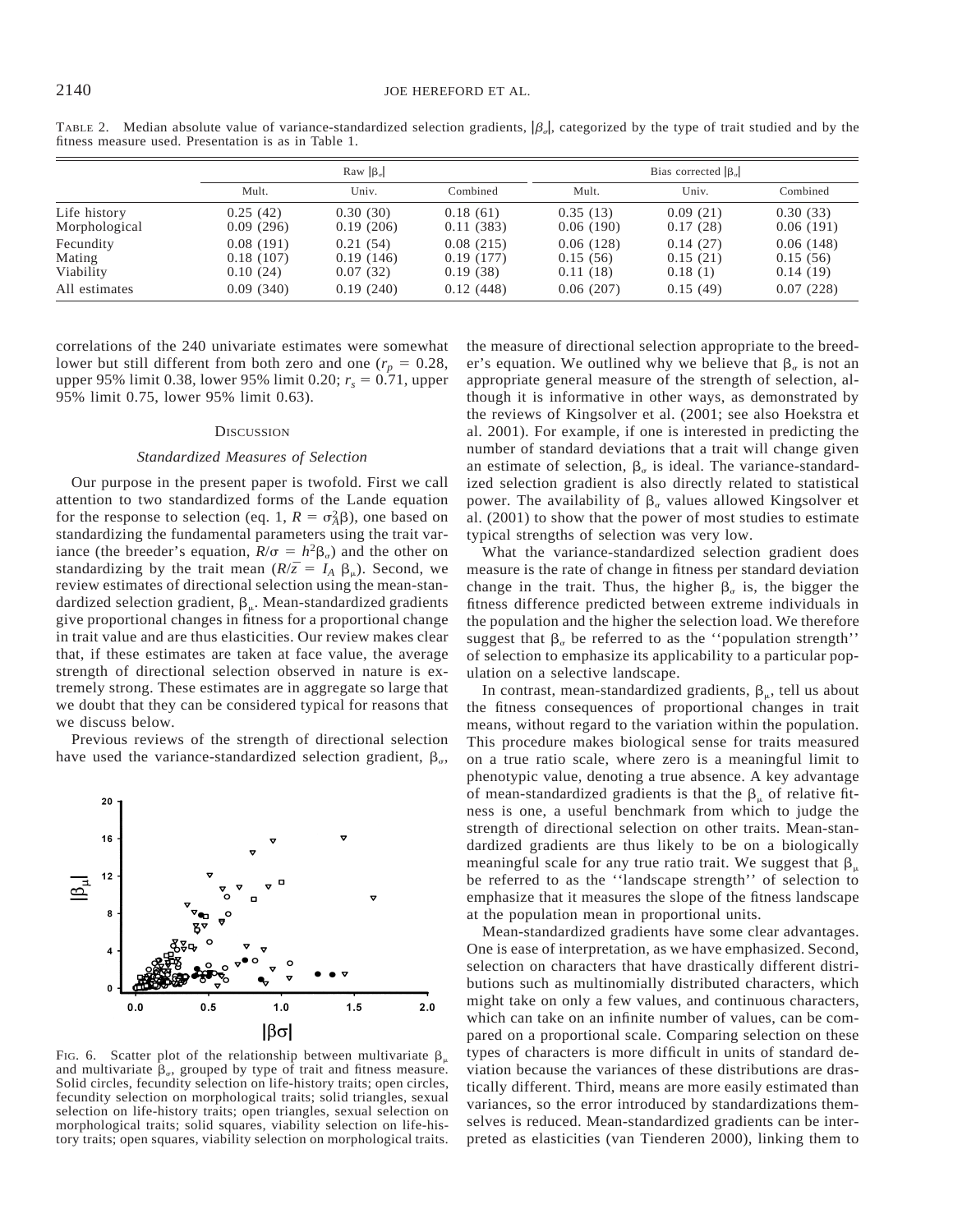a large literature on demographic elasticities (Caswell 1989). Finally, mean-standardized gradients provide a link between selection and evolvability, measured as mean-scaled additive genetic variances (*IA*; Houle 1992; Hansen et al. 2003), all on compatible scales.

The relative usefulness of the two standardizations rests in part on the investigator's intuition about whether a change in trait means or trait variances is more biologically significant or more likely, for example, due to environmental changes. Consider a series of populations subject to the same simple linear fitness function,  $w(z) = a + bz$ . On the one hand, populations could be compared in which the mean is the same but phenotypic variances differ. In this case, populations with small variances will have low  $\beta_{\sigma}$  values, which might be taken to mean that the fitness function itself differs, when in fact only the population variance does. On the other hand, if populations are compared that have different means but the same variance, populations with smaller means will have lower  $\beta_{\mu}$ , again perhaps giving the impression of differences in the fitness function when none exists. Any standardization scheme depends on both the properties of interest (in this case the strength of selection) and the differences in the standard used.

The above scenario is of course unrealistic in many respects. Real differences between populations are likely to include differences in both means and variances, as these are often related to each other. Similarly, fitness functions will rarely be linear, so the slope of the fitness function is likely to change with population means. No simple standardization scheme will serve all purposes or address all problems. Simultaneous use of more than one approach helps to guard against overinterpretation of results based on any one measure.

### *Strength of Selection*

Our review of mean-standardized gradients,  $\beta_{\mu}$ , is notable for the extremely strong selection observed overall. The median  $\beta_{\rm m}$  of 0.54 means that doubling the value of the average trait increases fitness by 54%. Judged against the scale of the strength of selection on fitness, it is also 54% as strong as selection on fitness. This median is biased upward because of our dependence on the absolute value of  $\beta_{\mu}$  as a summary measure of selection. Even when this bias is corrected to the extent possible, the median  $\beta_{\mu}$  is still 0.28, or 28% of the strength of selection on fitness.

This conclusion is in sharp contrast to that of Kingsolver et al. (2001; see also Hoekstra et al. 2001), who concluded that directional selection on most traits is weak based on their summary of variance-standardized selection gradients,  $\beta_{\sigma}$ . Kingsolver et al.'s conclusion that selection is usually weak is not explicitly justified by them, but close reading of their paper suggests that it is based at least partially on the fact that the estimates have a mode at zero. The difference between their conclusions and ours does not result from our use of a different and smaller set of studies. The median  $\beta_{\sigma}$ that we observed was 0.09 (before bias correction), almost 50% less than the value of 0.16 reported by Kingsolver et al. This difference implies that, had we been able to include

all the estimates of selection in their review, our median  $\beta_{\rm m}$ would have been even larger.

Consideration of  $\beta_{\sigma}$  estimates in light of what they actually measure—the rate of change in fitness within the range of the population—suggests that they can also be seen as large. Most modest-sized populations range over at least four standard deviations, so it is reasonable to compare the fitness of individuals this many standard deviations apart. With fitness standardized to a mean of one, the median  $\beta_{\sigma}$  of 0.16 indicates that these extreme individuals will differ by 0.64 in relative fitness. This means that the least fit individuals will be at least 50% less fit relative to the best phenotype in the population, and that mean fitness is reduced by about 25%. Our best estimate of the median  $\beta_{\sigma}$  is considerably lower at 0.06, but it still indicates a range of fitnesses of 20% due to the typical trait and a reduction in mean fitness due to each trait of 11%.

These estimates of selection are so large that they call into question the representativeness or meaning of this sample of estimates. The typical study in our sample addressed only a modest number of traits, averaging 3.5. If these are considered to be a random sample of traits, then it is very difficult to see how a population could sustain directional selection of this magnitude on even 50 such traits, much less the nearly infinite number of characters into which an individual phenotype could be decomposed. This paradox could be resolved in several nonexclusive ways. First, the choice of study systems may be biased toward those in which strong directional selection is occurring. Second, the choice of traits for study might be skewed toward those under the strongest selection. Third, there may be publication bias. Fourth, the dimensionality of the phenotype may be low enough that selection acts on only a small number of causally independent traits. Fifth, the estimates that are obtained may be biased upward as a result of covariance between environment and phenotype. Sixth, the estimates are based on fitness components that may be poorly correlated with fitness. If any of these potential explanations is correct, one cannot directly infer a typical strength of selection from the available data.

The first three potential explanations involve a preference on the part of investigators for studying (or publishing) systems and traits under strong selection and suggest that a randomly chosen trait in a randomly chosen population would typically be under much weaker directional selection. We attempted to determine which traits were chosen for study ''at random'' and which because of some a priori expectation that they would be under selection. In many cases, an a priori expectation was clearly evident. For example, many studies of sexual selection looked at ornaments that clearly imply an expectation of mate choice. In the majority of studies, however, authors did not clearly state whether they considered some a priori prediction. A few studies estimated selection on a very large number of traits, so the investigators seem very unlikely to have had an expectation about selection on each one. It seemed likely to us that a preference for studying strong selection is at least part of the explanation for the very high average strength of selection, but contrary to this expectation, Kruskal-Wallis tests revealed no significant differences based on the a priori expectations expressed in the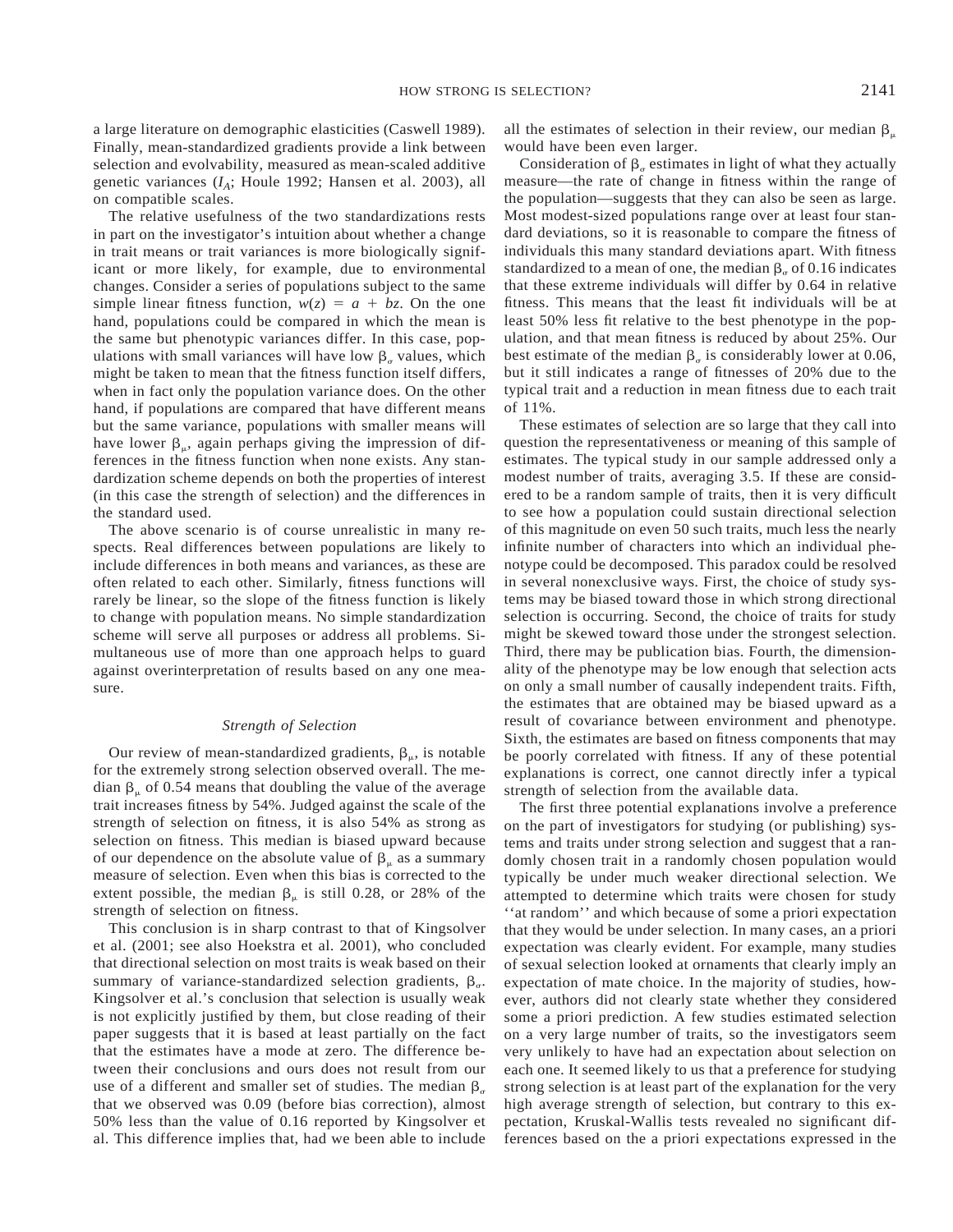published papers. This result may reflect a failure to express those expectations rather than a lack of investigator choice.

Kingsolver et al. (2001) reported some modest evidence for publication bias for linear selection gradients, that is a failure to publish nonsignificant results. The low power of most studies of phenotypic selection (Kingsolver et al. 2001; Hersch and Phillips 2004) certainly gives a great deal of opportunity for such bias to operate. However, the vast majority of the estimates in our dataset are from studies that estimate selection on many traits or in many populations, lessening the opportunity for the significance of any particular estimate to influence its publication.

The fourth possible explanation—that effectively only a few axes of independent phenotypic variation are important to organism fitness—implies that even a fairly haphazard choice of traits to measure could capture variation along all these axes without study of large numbers of traits. The multiple-regression approach would then spread the impact of selection over those traits that indicate each axis. In this case, we predict that the total strength of directional selection would continue to fall as more and more traits were added. In an extremely simple hypothetical example, all real selection might be due to variation in organism size. The size of almost any morphological character would then detect this selection, but if more and more morphological traits were measured, on average, less and less selection would appear to affect each one. There is evidence that this occurs between estimates based on one trait (the unvariate estimates), and those based on more than one (Tables 1, 2). Within the multivariate studies, however, there is no evidence for this effect. The rank correlations of number of traits in a study with strength of selection are actually positive although not significantly different from zero (0.11 for  $\beta_{\rm m}$  and 0.20 for  $\beta_{\rm m}$ ).

The fifth potential explanation for the very strong selection detected is that the estimates are themselves biased upward. A likely source of such a bias is environmentally induced covariance between the trait and fitness (Rausher 1992). Environmental covariance can artificially increase estimates of phenotypic selection in the following way: If sites or territories vary in their suitability to support growth, and therefore in the fitnesses of individuals that inhabit them, the environment and fitness covary, which can create covariance between the phenotype and fitness that will be detected as directional selection by the methods of Lande and Arnold (1983). There is experimental evidence that such biases can be substantial (Stinchcombe et al. 2002; Winn 2004). Methods for eliminating environmental covariance have been described (Price et al. 1988; Rausher 1992; Scheiner et al. 2002), but these are neither perfect nor commonly used. Environmental covariance is likely to have influenced some of the estimates of selection reviewed here.

Finally, we note that selection is measured relative to a fitness component and not to true fitness. Fitness components, such as viability or fertility, represent only a part of the total selection and are usually measured in ways that cover only a small part of the life history of the organism. Furthermore, there are theoretical reasons to believe that fitness components are sometimes negatively genetically correlated with each other (Robertson 1955; Charlesworth 1990; Reeve et al. 1990; Houle 1991), such that the effects of selection generated through one component are reduced or nullified by selection on other components. The empirical evidence is, however, equivocal, and on the phenotypic level, positive correlations may dominate (for reviews see Houle 1991; Roff 1992; Stearns 1992). In any event, the correlation between fitness components and true fitness is far from perfect, and if estimated mean-standardized gradients or intensities are to be interpreted as measures of total selection acting on the trait, rather than as measures of the selection generated by the individual fitness component in question, they are severe overestimates. To get a feel for this bias, we may use the fact that elasticities follow a chain rule; the elasticity with respect to total fitness is the product of the elasticity with respect to the fitness component multiplied with the elasticity of the fitness component with respect to total fitness:

$$
\frac{d \ln W}{d \ln z} = \sum_{i} \frac{\partial \ln W}{\partial \ln F_i} \frac{d \ln F_i}{d \ln z},
$$
\n(9)

where *W* is fitness,  $F_i$  are fitness components, *z* is the trait, and the sum is over all fitness components affected by the trait. The fitness components used in the studies we have reviewed may differ considerably in their effect on total fitness.

In their review of elasticities of avian life-history variables with respect to population growth rate  $(\lambda)$ , computed from life tables), which we can take as a better estimator of total fitness, Sæther and Bakke (2000) found that the elasticity of adult survival to  $\lambda$  was in the range 0.35 to 0.95, whereas the elasticity of fecundity to  $\lambda$  ranged from 0.05 to 0.65. Multiplying our median bias-corrected  $\beta_{\rm m}$  (for combined multivariate and univariate estimates) with respect to viability, 0.57, by the approximate mean elasticity of viability with respect to  $\lambda$  from Sæther and Bakke (0.6, estimated from their fig. 1) produces an average  $\beta_{\mu}$  with respect to  $\lambda$  of approximately 0.40. More dramatically, multiplying our median bias-corrected  $\beta_{\mu}$  for fecundity, 0.23, by Sæther and Bakke's value of 0.25 produces a  $\beta_{\mu}$  of 0.06 with respect to  $\lambda$ . These numbers tell us that typical selection on the trait, as mediated through viability and fecundity, respectively, would be 40% and 6% as strong as selection on fitness. Although this selection can still be characterized as moderately strong, the numbers seem much more realistic than the naive, uncorrected numbers of 283% and 37%, respectively, that we get if both the bias from use of fitness components and the estimation bias were ignored.

On the other hand, if each selective episode in the life cycle results in selective death, the load induced by selection may still be quite substantial, even when net selection is weak. This is the sort of selection that favors a plastic response to environmental conditions. Clearly, the task of inferring a typical strength of selection is fraught with pitfalls. Careful consideration must be given to the choice of study populations, traits to study, the covariances among traits, and the measure of fitness, as well as to the causes of fitness variation.

Finally, we note that the data gathered in this review relied on the publication of trait means, variances, and clearly described methods of data analysis. Most published studies are lacking some of these fundamental details. We urge authors, reviewers, and journal editors to insist on the publication of